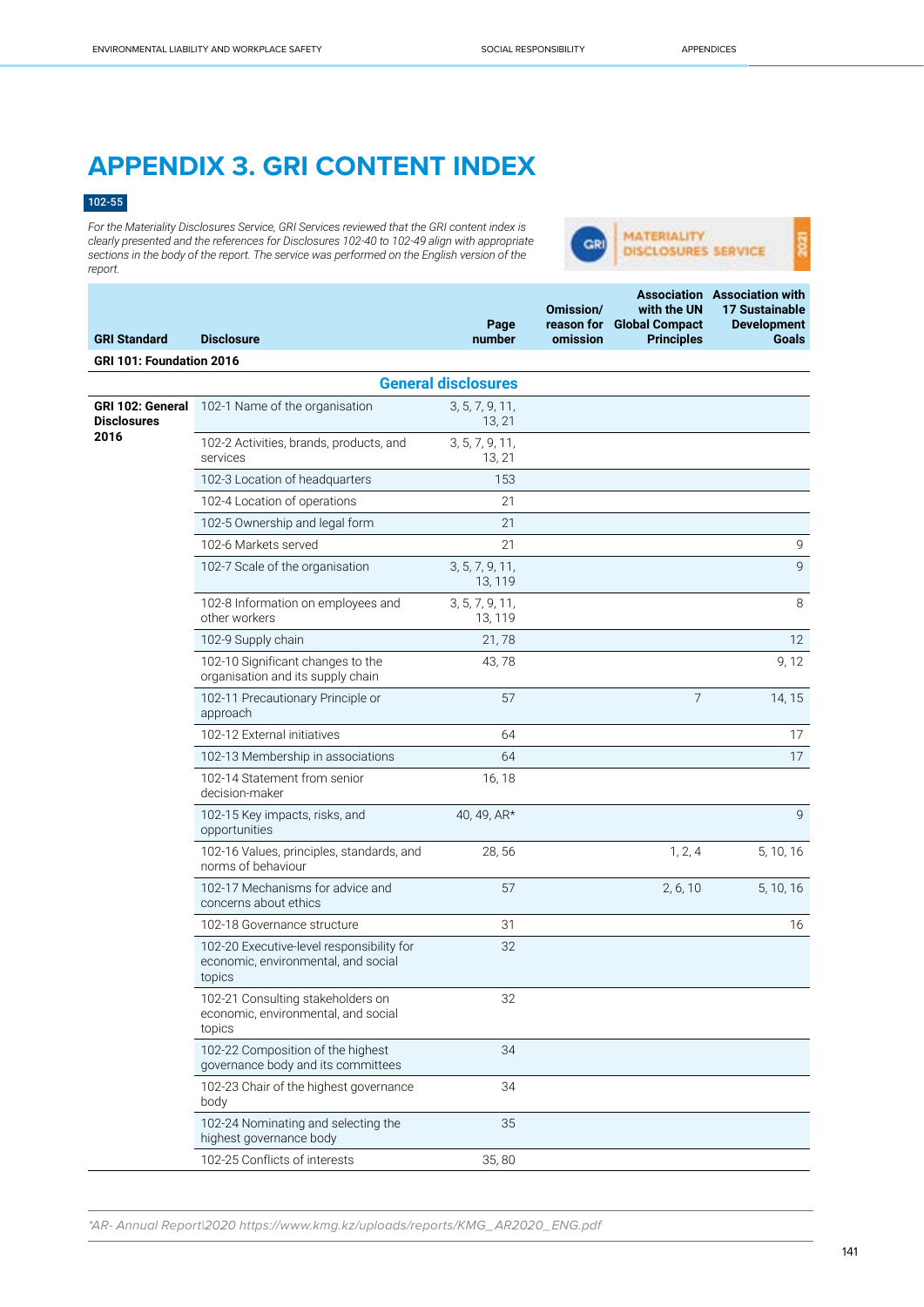| <b>GRI Standard</b> | <b>Disclosure</b>                                                                  | Page<br>number | Omission/<br>omission | with the UN<br>reason for Global Compact<br><b>Principles</b> | <b>Association</b> Association with<br><b>17 Sustainable</b><br><b>Development</b><br><b>Goals</b> |
|---------------------|------------------------------------------------------------------------------------|----------------|-----------------------|---------------------------------------------------------------|----------------------------------------------------------------------------------------------------|
|                     | 102-26 Role of highest governance body<br>in setting purpose, values, and strategy | 36             |                       |                                                               |                                                                                                    |
|                     | 102-27 Collective knowledge of highest<br>governance body                          | 36             |                       |                                                               |                                                                                                    |
|                     | 102-28 Evaluating the highest governance<br>body's performance                     | 36             |                       | 7                                                             |                                                                                                    |
|                     | 102-29 Identifying and managing<br>economic, environmental, and social<br>impacts  | 37             |                       |                                                               |                                                                                                    |
|                     | 102-30 Effectiveness of risk management<br>processes                               | 40, AR         |                       |                                                               |                                                                                                    |
|                     | 102-31 Review of economic,<br>environmental, and social topics                     | 32, 40         |                       |                                                               |                                                                                                    |
|                     | 102-32 Highest governance body's role in<br>sustainability reporting               | 14, 32, 40     |                       |                                                               |                                                                                                    |
|                     | 102-33 Communicating critical concerns                                             | 32, 40         |                       |                                                               |                                                                                                    |
|                     | 102-34 Nature and total number of critical<br>concerns                             | 32, 41         |                       |                                                               |                                                                                                    |
|                     | 102-35 Remuneration policies                                                       | 41, AR         |                       |                                                               |                                                                                                    |
|                     | 102-36 Process for determining<br>remuneration                                     | 41, AR         |                       |                                                               |                                                                                                    |
|                     | 102-37 Stakeholders' involvement in<br>remuneration                                | 42, AR         |                       |                                                               |                                                                                                    |
|                     | 102-38 Annual total compensation ratio                                             | AR             |                       |                                                               |                                                                                                    |
|                     | 102-39 Percentage increase in annual<br>total compensation ratio                   | <b>AR</b>      |                       |                                                               |                                                                                                    |
|                     | 102-40 List of stakeholder groups                                                  | 59             |                       |                                                               | 17                                                                                                 |
|                     | 102-41 Collective bargaining agreements                                            | 123, 126       |                       | 3                                                             | 17                                                                                                 |
|                     | 102-42 Identifying and selecting<br>stakeholders                                   | 59             |                       |                                                               | 17                                                                                                 |
|                     | 102-43 Approach to stakeholder<br>engagement                                       | 59             |                       |                                                               | 17                                                                                                 |
|                     | 102-44 Key topics and concerns raised                                              | 16, 18, 26     |                       |                                                               |                                                                                                    |
|                     | 102-45 Entities included in the<br>consolidated financial statements               | 136            |                       |                                                               |                                                                                                    |
|                     | 102-46 Defining report content and topic<br><b>Boundaries</b>                      | 14, 136        |                       |                                                               |                                                                                                    |
|                     | 102-47 List of material topics                                                     | 61             |                       |                                                               |                                                                                                    |
|                     | 102-48 Restatements of information                                                 | 136            |                       |                                                               |                                                                                                    |
|                     | 102-49 Changes in reporting                                                        | 136            |                       |                                                               |                                                                                                    |
|                     | 102-50 Reporting period                                                            | 14             |                       |                                                               |                                                                                                    |
|                     | 102-51 Date of most recent report                                                  | 153            |                       |                                                               |                                                                                                    |
|                     | 102-52 Reporting cycle                                                             | 14             |                       |                                                               |                                                                                                    |
|                     | 102-53 Contact point for questions<br>regarding the report                         | 153            |                       |                                                               |                                                                                                    |
|                     | 102-54 Claims of reporting in accordance<br>with the GRI Standards                 | 14             |                       |                                                               |                                                                                                    |
|                     | 102-55 GRI content index                                                           | 141            |                       |                                                               |                                                                                                    |
|                     | 102-56 External assurance                                                          | 14             |                       |                                                               |                                                                                                    |

 $\sim$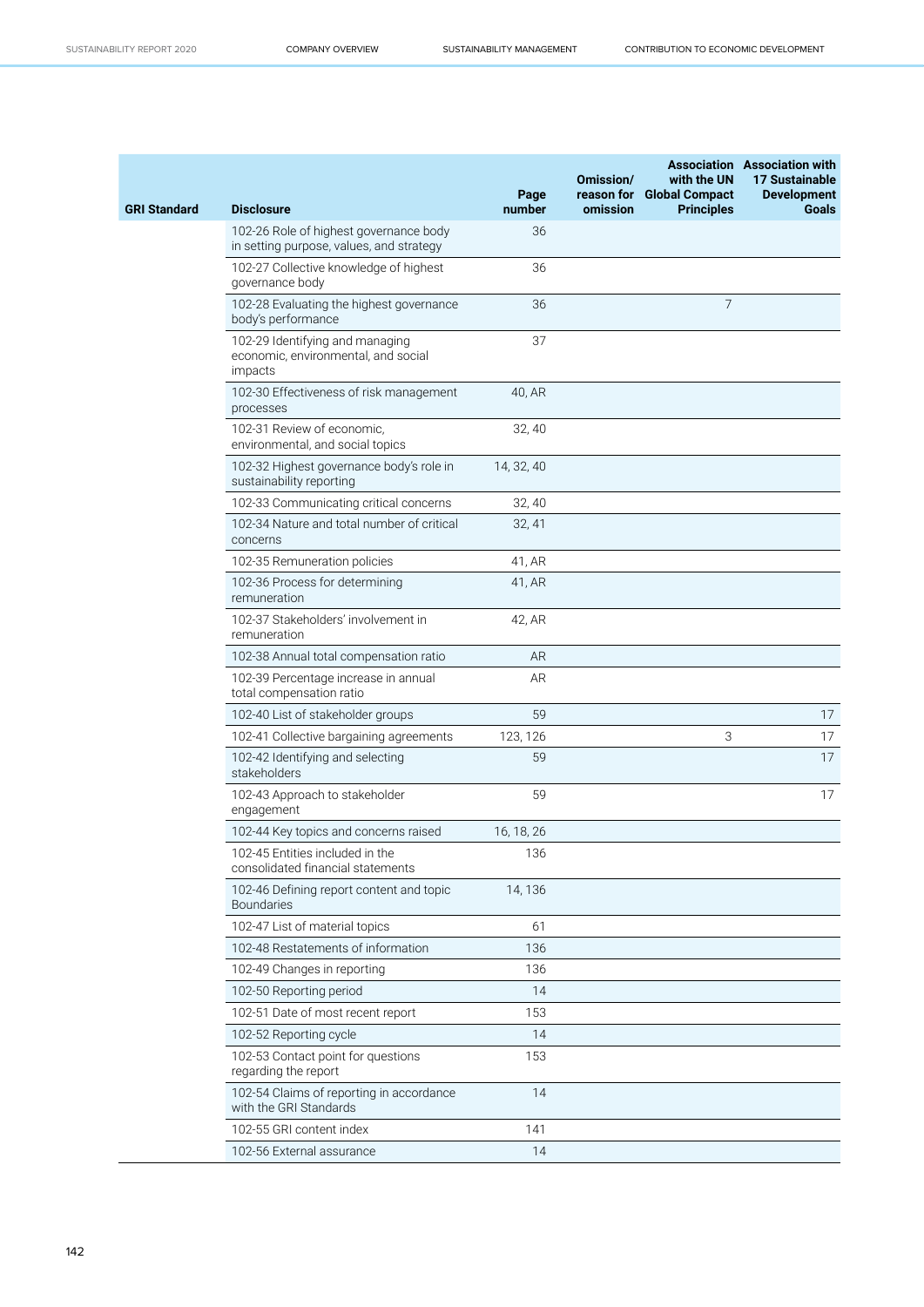| <b>GRI Standard</b>                              | <b>Disclosure</b>                                                                          | Page<br>number         | Omission/<br>reason for<br>omission | with the UN<br><b>Global Compact</b><br><b>Principles</b> | <b>Association Association with</b><br><b>17 Sustainable</b><br><b>Development</b><br><b>Goals</b> |
|--------------------------------------------------|--------------------------------------------------------------------------------------------|------------------------|-------------------------------------|-----------------------------------------------------------|----------------------------------------------------------------------------------------------------|
|                                                  |                                                                                            | <b>Specific topics</b> |                                     |                                                           |                                                                                                    |
| GRI 103:<br><b>Management</b><br>Approach 2016   | 103-1 Explanation of the material topic<br>and its Boundary                                | 71                     |                                     |                                                           |                                                                                                    |
|                                                  | 103-2 The management approach and its<br>components                                        | 71                     |                                     |                                                           |                                                                                                    |
|                                                  | 103-3 Evaluation of the management<br>approach                                             | 71                     |                                     |                                                           |                                                                                                    |
| GRI 201:<br>Economic                             | 201-1 Direct economic value generated<br>and distributed                                   | 72                     |                                     |                                                           | 8                                                                                                  |
| Performance<br>2016                              | 201-2 Financial implications and other<br>risks and opportunities due to climate<br>change | 49                     |                                     |                                                           | 7,13                                                                                               |
|                                                  | 201-3 Defined benefit plan obligations                                                     | 72                     |                                     |                                                           | 8                                                                                                  |
|                                                  | 201-4 Financial assistance received from<br>government                                     | 72                     |                                     |                                                           |                                                                                                    |
| GRI 103:<br><b>Management</b>                    | 103-1 Explanation of the material topic<br>and its Boundary                                | 123                    |                                     |                                                           |                                                                                                    |
| Approach 2016                                    | 103-2 The management approach and its<br>components                                        | 123                    |                                     |                                                           |                                                                                                    |
|                                                  | 103-3 Evaluation of the management<br>approach                                             | 123                    |                                     |                                                           |                                                                                                    |
| <b>GRI 202: Market</b><br>Presence 2016          | 202-1 Ratios of standard entry level wage<br>by gender compared to local minimum<br>wage   | 123                    |                                     |                                                           | 8                                                                                                  |
|                                                  | 202-2 Proportion of senior management<br>hired from the local community                    | 123                    |                                     |                                                           | 10                                                                                                 |
| <b>GRI 103:</b><br><b>Management</b>             | 103-1 Explanation of the material topic<br>and its Boundary                                | 71                     |                                     |                                                           |                                                                                                    |
| Approach 2016                                    | 103-2 The management approach and its<br>components                                        | 71                     |                                     |                                                           |                                                                                                    |
|                                                  | 103-3 Evaluation of the management<br>approach                                             | 71                     |                                     |                                                           |                                                                                                    |
| GRI 203: Indirect<br>Economic                    | 203-1 Infrastructure investments and<br>services supported                                 | 75, 129                |                                     |                                                           | 8                                                                                                  |
| Impacts 2016                                     | 203-2 Significant indirect economic<br>impacts                                             | 75                     |                                     |                                                           | 8                                                                                                  |
| <b>GRI 103:</b><br><b>Management</b>             | 103-1 Explanation of the material topic<br>and its Boundary                                | 78                     |                                     |                                                           |                                                                                                    |
| Approach 2016                                    | 103-2 The management approach and its<br>components                                        | 78                     |                                     |                                                           |                                                                                                    |
|                                                  | 103-3 Evaluation of the management<br>approach                                             | 78                     |                                     |                                                           |                                                                                                    |
| <b>GRI 204:</b><br>Procurement<br>Practices 2016 | 204-1 Proportion of spending on local<br>suppliers                                         | 78                     |                                     |                                                           | 8                                                                                                  |
| <b>GRI 103:</b><br><b>Management</b>             | 103-1 Explanation of the material topic<br>and its Boundary                                | 80                     |                                     |                                                           |                                                                                                    |
| Approach 2016                                    | 103-2 The management approach and its<br>components                                        | 80                     |                                     |                                                           |                                                                                                    |
|                                                  | 103-3 Evaluation of the management<br>approach                                             | 80                     |                                     |                                                           |                                                                                                    |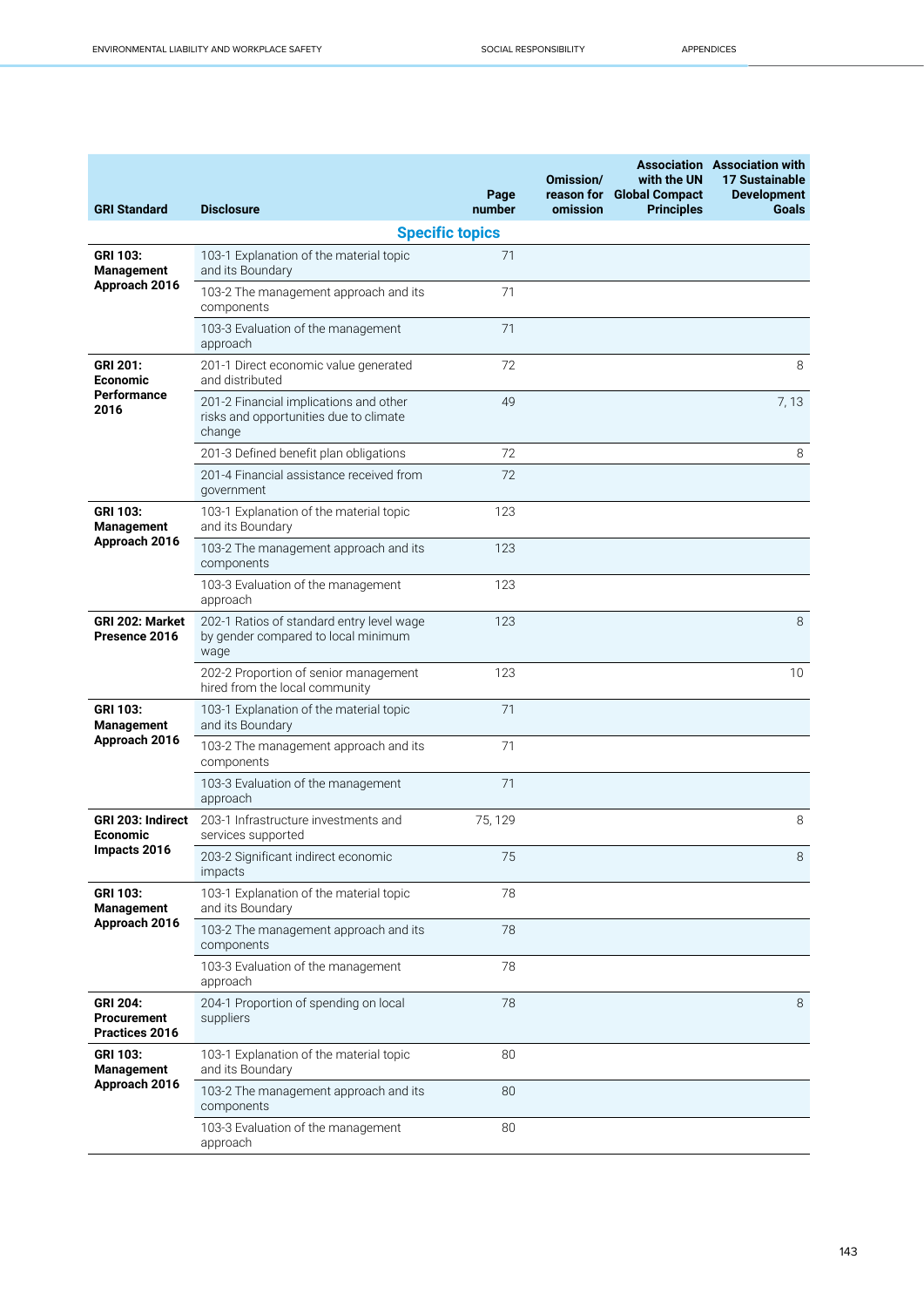| <b>GRI Standard</b>                                  | <b>Disclosure</b>                                                                           | Page<br>number | Omission/<br>omission | with the UN<br>reason for Global Compact<br><b>Principles</b> | <b>Association Association with</b><br>17 Sustainable<br><b>Development</b><br><b>Goals</b> |
|------------------------------------------------------|---------------------------------------------------------------------------------------------|----------------|-----------------------|---------------------------------------------------------------|---------------------------------------------------------------------------------------------|
| <b>GRI 205: Anti-</b><br><b>Corruption 2016</b>      | 205-1 Operations assessed for risks<br>related to corruption                                | 80,82          |                       | 10                                                            | 16                                                                                          |
|                                                      | 205-2 Communication and training about<br>anti-corruption policies and procedures           | 80, 82         |                       | 10                                                            | 16                                                                                          |
|                                                      | 205-3 Confirmed incidents of corruption<br>and actions taken                                | 80,82          |                       |                                                               |                                                                                             |
| <b>GRI 103:</b><br><b>Management</b>                 | 103-1 Explanation of the material topic<br>and its Boundary                                 | 80             |                       |                                                               |                                                                                             |
| Approach 2016                                        | 103-2 The management approach and its<br>components                                         | 80             |                       |                                                               |                                                                                             |
|                                                      | 103-3 Evaluation of the management<br>approach                                              | 80             |                       |                                                               |                                                                                             |
| GRI 206:<br>Anti-competitive<br><b>Behavior 2016</b> | 206-1 Legal actions for anti-competitive<br>behavior, anti-trust, and monopoly<br>practices | 83             |                       |                                                               |                                                                                             |
| <b>GRI 103:</b><br><b>Management</b>                 | 103-1 Explanation of the material topic<br>and its Boundary                                 | 71             |                       |                                                               |                                                                                             |
| Approach 2016                                        | 103-2 The management approach and its<br>components                                         | 71             |                       |                                                               |                                                                                             |
|                                                      | 103-3 Evaluation of the management<br>approach                                              | 71             |                       |                                                               |                                                                                             |
| <b>GRI 207: Tax</b><br>2019                          | 207-1 Taxation approach                                                                     | 73             |                       |                                                               | 8                                                                                           |
|                                                      | 207-2 Tax administration and control, risk<br>management                                    | 40, 74, 75     |                       |                                                               | 8                                                                                           |
|                                                      | 207-3 Stakeholder engagement and<br>taxation regulation                                     | 75             |                       |                                                               | 8                                                                                           |
| GRI 103:<br>Management                               | 103-1 Explanation of the material topic<br>and its Boundary                                 | 71             |                       |                                                               |                                                                                             |
| Approach 2016                                        | 103-2 The management approach and its<br>components                                         | 71             |                       |                                                               |                                                                                             |
|                                                      | 103-3 Evaluation of the management<br>approach                                              | 71             |                       |                                                               |                                                                                             |
| GRI 301:<br><b>Materials 2016</b>                    | 301-1 Materials used by weight or volume<br>(partial disclosure)                            | 24             |                       |                                                               |                                                                                             |
| <b>GRI 103:</b><br>Management                        | 103-1 Explanation of the material topic<br>and its Boundary                                 | 100            |                       |                                                               |                                                                                             |
| Approach 2016                                        | 103-2 The management approach and its<br>components                                         | 100            |                       |                                                               |                                                                                             |
|                                                      | 103-3 Evaluation of the management<br>approach                                              | 100            |                       |                                                               |                                                                                             |
| GRI 302: Energy<br>2016                              | 302-1 Energy consumption within the<br>organisation                                         | 101            |                       |                                                               |                                                                                             |
|                                                      | 302-2 Energy consumption outside the<br>organisation                                        | 101            |                       |                                                               |                                                                                             |
|                                                      | 302-3 Energy intensity                                                                      | 102            |                       |                                                               |                                                                                             |
|                                                      | 302-4 Reduction of energy consumption                                                       | 102            |                       | 8                                                             | 7                                                                                           |
| <b>GRI 103:</b><br><b>Management</b>                 | 103-1 Explanation of the material topic<br>and its Boundary                                 | 102            |                       |                                                               |                                                                                             |
| Approach 2016                                        | 103-2 The management approach and its<br>components                                         | 102            |                       |                                                               |                                                                                             |
|                                                      | 103-3 Evaluation of the management<br>approach                                              | 102            |                       |                                                               |                                                                                             |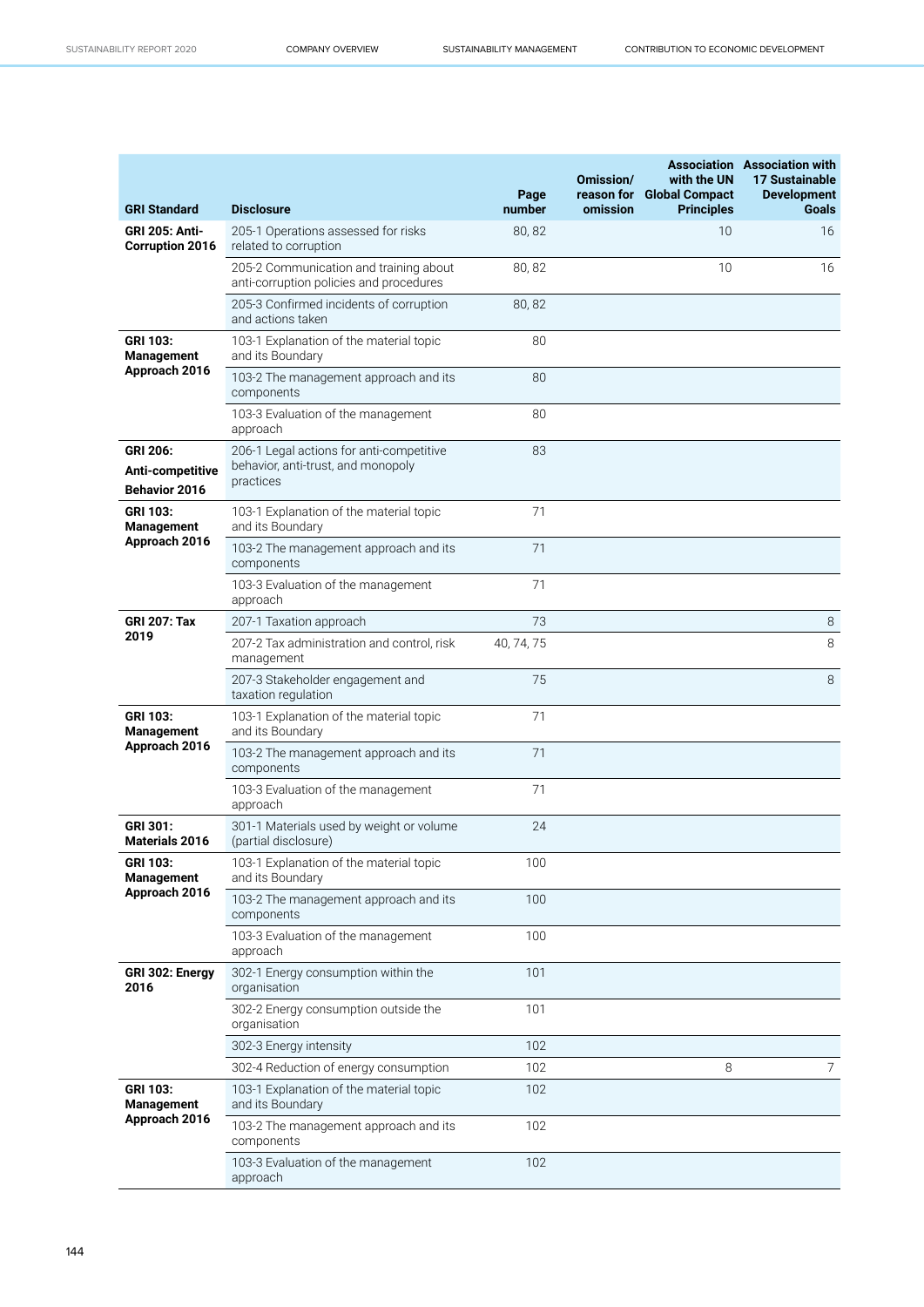| <b>GRI Standard</b>                     | <b>Disclosure</b>                                                                                                                                              | Page<br>number | Omission/<br>omission | with the UN<br>reason for Global Compact<br><b>Principles</b> | <b>Association Association with</b><br><b>17 Sustainable</b><br><b>Development</b><br><b>Goals</b> |
|-----------------------------------------|----------------------------------------------------------------------------------------------------------------------------------------------------------------|----------------|-----------------------|---------------------------------------------------------------|----------------------------------------------------------------------------------------------------|
| GRI 303: Water<br>and Effluents         | 303-1 Interaction with shared water<br>resources                                                                                                               | 103            |                       | 8                                                             | 6                                                                                                  |
| 2018                                    | 303-2 Management of water discharge-<br>related impacts                                                                                                        | 103            |                       | 8                                                             | 6                                                                                                  |
|                                         | 303-3 Water intake                                                                                                                                             | 103            |                       | 8                                                             | 6                                                                                                  |
|                                         | 303-4 Water discharge (partial disclosure)                                                                                                                     | 103            |                       | 8                                                             | 6                                                                                                  |
|                                         | 303-5 Water consumption (partial<br>disclosure)                                                                                                                | 103            |                       | 8                                                             | 6                                                                                                  |
| GRI 103:<br><b>Management</b>           | 103-1 Explanation of the material topic<br>and its Boundary                                                                                                    | 107            |                       |                                                               |                                                                                                    |
| Approach 2016                           | 103-2 The management approach and its<br>components                                                                                                            | 107            |                       |                                                               |                                                                                                    |
|                                         | 103-3 Evaluation of the management<br>approach                                                                                                                 | 107, 139       |                       |                                                               |                                                                                                    |
| GRI 304:<br><b>Biodiversity</b><br>2016 | 304-1 Operational sites owned, leased,<br>managed in, or adjacent to, protected<br>areas and areas of high biodiversity value<br>outside protected areas       | 107            |                       |                                                               | 14, 15                                                                                             |
|                                         | 304-2 Significant impacts of activities,<br>products, and services on biodiversity                                                                             | 110            |                       |                                                               | 14, 15                                                                                             |
|                                         | 304-3 Preserved or rehabilitated habitats                                                                                                                      | 140            |                       | 8                                                             | 14, 15                                                                                             |
|                                         | 304-4 Total number of IUCN Red List<br>species and National Conservation List<br>species with habitats in areas affected by<br>operations (partial disclosure) | 107            |                       | 8                                                             | 14, 15                                                                                             |
| <b>GRI 103:</b><br>Management           | 103-1 Explanation of the material topic<br>and its Boundary                                                                                                    | 113            |                       |                                                               |                                                                                                    |
| Approach 2016                           | 103-2 The management approach and its<br>components                                                                                                            | 113            |                       |                                                               |                                                                                                    |
|                                         | 103-3 Evaluation of the management<br>approach                                                                                                                 | 113            |                       |                                                               |                                                                                                    |
| <b>GRI 305:</b>                         | 305-1 Direct GHG emissions                                                                                                                                     | 114            |                       |                                                               |                                                                                                    |
| <b>Emissions 2016</b>                   | 305-2 Energy indirect GHG emissions                                                                                                                            | 114            |                       |                                                               |                                                                                                    |
|                                         | 305-3 Other indirect GHG emissions                                                                                                                             | 114            |                       |                                                               |                                                                                                    |
|                                         | 305-4 GHG emissions intensity                                                                                                                                  | 114            |                       |                                                               |                                                                                                    |
|                                         | 305-5 Reduction of GHG emissions                                                                                                                               | 115, 116       |                       | 8                                                             | 13                                                                                                 |
|                                         | 305-6 Emissions of ozone-depleting<br>substances (ODS)                                                                                                         | 114            |                       |                                                               |                                                                                                    |
|                                         | 305-7 Emissions of Nox, Sox, and other<br>major pollutants                                                                                                     | 115            |                       |                                                               |                                                                                                    |
| GRI 103:<br><b>Management</b>           | 103-1 Explanation of the material topic<br>and its Boundary                                                                                                    | 102, 105       |                       |                                                               |                                                                                                    |
| Approach 2016                           | 103-2 The management approach and its<br>components                                                                                                            | 102, 105       |                       |                                                               |                                                                                                    |
|                                         | 103-3 Evaluation of the management<br>approach                                                                                                                 | 102, 105       |                       |                                                               |                                                                                                    |
| <b>GRI 306:</b><br><b>Effluents and</b> | 306-1 Water discharge by quality and<br>destination                                                                                                            | 103            |                       |                                                               |                                                                                                    |
| <b>Waste 2016</b>                       | 306-2 Waste by type and methods<br>Appeals                                                                                                                     | 105            |                       |                                                               | 12                                                                                                 |
|                                         | 306-3 Significant spills                                                                                                                                       | 90             |                       |                                                               |                                                                                                    |
|                                         | 306-4 Transport of hazardous waste                                                                                                                             | 105            |                       |                                                               |                                                                                                    |
|                                         | 306-5Water bodies affected by water<br>discharges and/or runoff                                                                                                | 103            |                       |                                                               |                                                                                                    |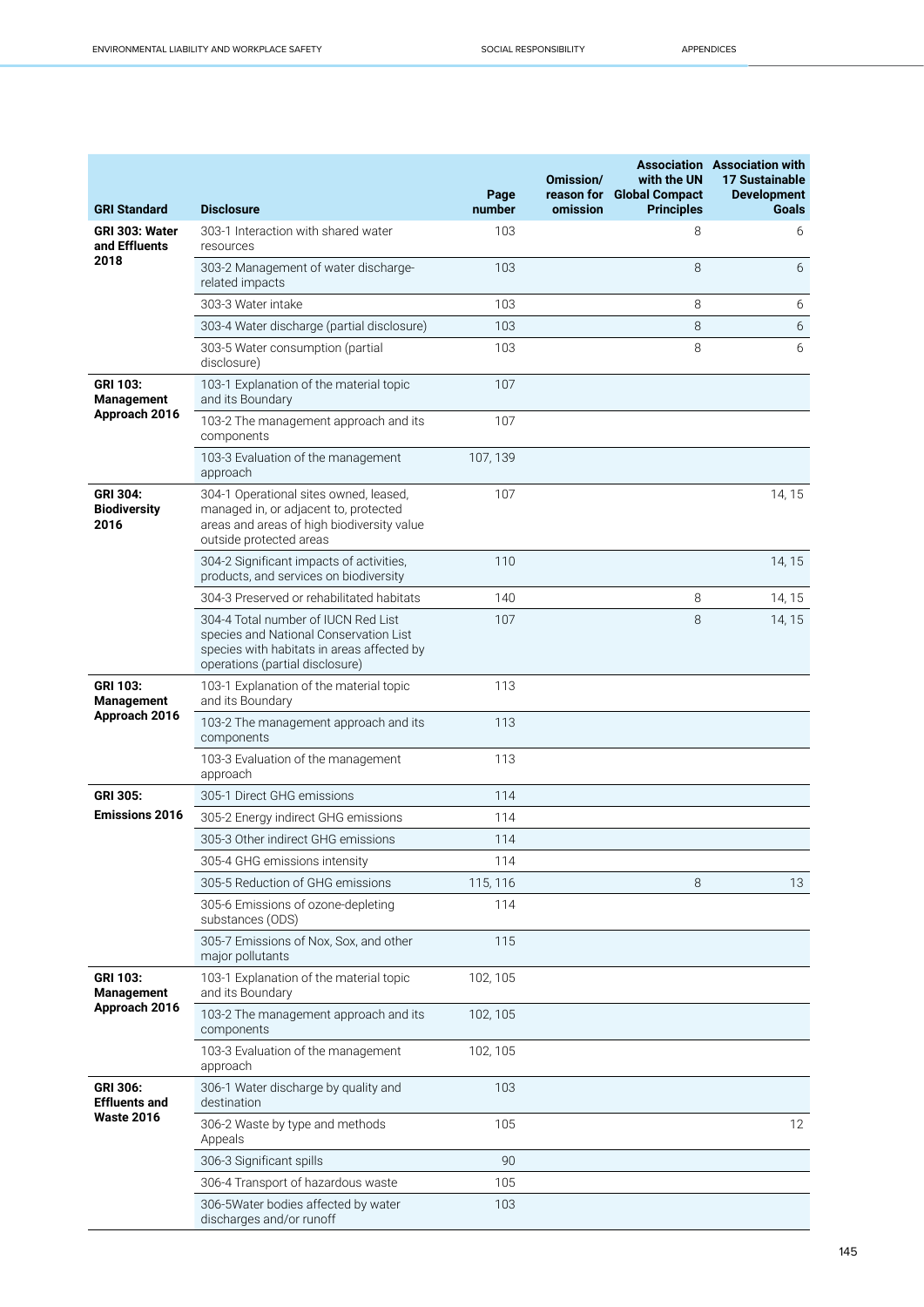| <b>GRI Standard</b>                                                                     | <b>Disclosure</b>                                                                                                         | Page<br>number | Omission/<br>reason for<br>omission | with the UN<br><b>Global Compact</b><br><b>Principles</b> | <b>Association</b> Association with<br><b>17 Sustainable</b><br><b>Development</b><br><b>Goals</b> |
|-----------------------------------------------------------------------------------------|---------------------------------------------------------------------------------------------------------------------------|----------------|-------------------------------------|-----------------------------------------------------------|----------------------------------------------------------------------------------------------------|
| <b>GRI 103:</b><br>Management                                                           | 103-1 Explanation of the material topic<br>and its Boundary                                                               | 116            |                                     |                                                           |                                                                                                    |
| Approach 2016                                                                           | 103-2 The management approach and its<br>components                                                                       | 116            |                                     |                                                           |                                                                                                    |
|                                                                                         | 103-3 Evaluation of the management<br>approach                                                                            | 116            |                                     |                                                           |                                                                                                    |
| <b>GRI 307:</b><br><b>Environmental</b><br><b>Compliance</b><br>2016                    | 307-1 Non-compliance with environmental<br>laws and regulations                                                           | 116            |                                     |                                                           |                                                                                                    |
| <b>GRI 103:</b><br>Management                                                           | 103-1 Explanation of the material topic<br>and its Boundary                                                               | 89             |                                     |                                                           |                                                                                                    |
| Approach 2016                                                                           | 103-2 The management approach and its<br>components                                                                       | 89             |                                     |                                                           |                                                                                                    |
|                                                                                         | 103-3 Evaluation of the management<br>approach                                                                            | 89             |                                     |                                                           |                                                                                                    |
| <b>GRI 308:</b><br><b>Supplier</b><br><b>Environmental</b><br><b>Assessment</b><br>2016 | 308-1 New suppliers that were screened<br>using environmental criteria (partial<br>disclosure)                            | 89             |                                     |                                                           |                                                                                                    |
| <b>GRI 103:</b><br><b>Management</b>                                                    | 103-1 Explanation of the material topic<br>and its Boundary                                                               | 119            |                                     |                                                           |                                                                                                    |
| Approach 2016                                                                           | 103-2 The management approach and its<br>components                                                                       | 119            |                                     |                                                           |                                                                                                    |
|                                                                                         | 103-3 Evaluation of the management<br>approach                                                                            | 119            |                                     |                                                           |                                                                                                    |
| <b>GRI 401:</b><br><b>Employment</b>                                                    | 401-1 New employee hires and employee<br>turnover                                                                         | 119            |                                     |                                                           | 8                                                                                                  |
| 2016                                                                                    | 401-2 Benefits provided to full-time<br>employees that are not provided to<br>temporary or part-time employees            | 119            |                                     |                                                           | 8                                                                                                  |
|                                                                                         | 401-3 Parental leave                                                                                                      | 119            |                                     |                                                           | 8                                                                                                  |
| GRI 103:<br>Management                                                                  | 103-1 Explanation of the material topic<br>and its Boundary                                                               | 85, 93         |                                     |                                                           |                                                                                                    |
| Approach 2016                                                                           | 103-2 The management approach and its<br>components                                                                       | 85, 93         |                                     |                                                           |                                                                                                    |
|                                                                                         | 103-3 Evaluation of the management<br>approach                                                                            | 85, 93         |                                     |                                                           |                                                                                                    |
| <b>GRI 403:</b><br><b>Occupational</b>                                                  | 403-1 Occupational health and safety<br>management system                                                                 | 85, 93         |                                     |                                                           | 3                                                                                                  |
| <b>Health and</b><br>Safety 2018                                                        | 403-2 Hazard identification, risk<br>assessment, and accident investigation                                               | 89             |                                     |                                                           | 3                                                                                                  |
|                                                                                         | 403-3 Occupational health services                                                                                        | 93             |                                     |                                                           | $\ensuremath{\mathsf{3}}$                                                                          |
|                                                                                         | 403-4 Worker participation, consultation,<br>and communication on occupational<br>health and safety                       | 93             |                                     |                                                           | 3                                                                                                  |
|                                                                                         | 403-5 Worker training on occupational<br>health and safety                                                                | 93             |                                     |                                                           | 3                                                                                                  |
|                                                                                         | 403-6 Promotion of worker health                                                                                          | 93             |                                     |                                                           | 3                                                                                                  |
|                                                                                         | 403-7 Prevention and mitigation of<br>occupational health and safety impacts<br>directly linked by business relationships | 93             |                                     |                                                           | 3                                                                                                  |
|                                                                                         | 403-9 Work-related injuries (partial<br>disclosure)                                                                       | 89             |                                     |                                                           | 3                                                                                                  |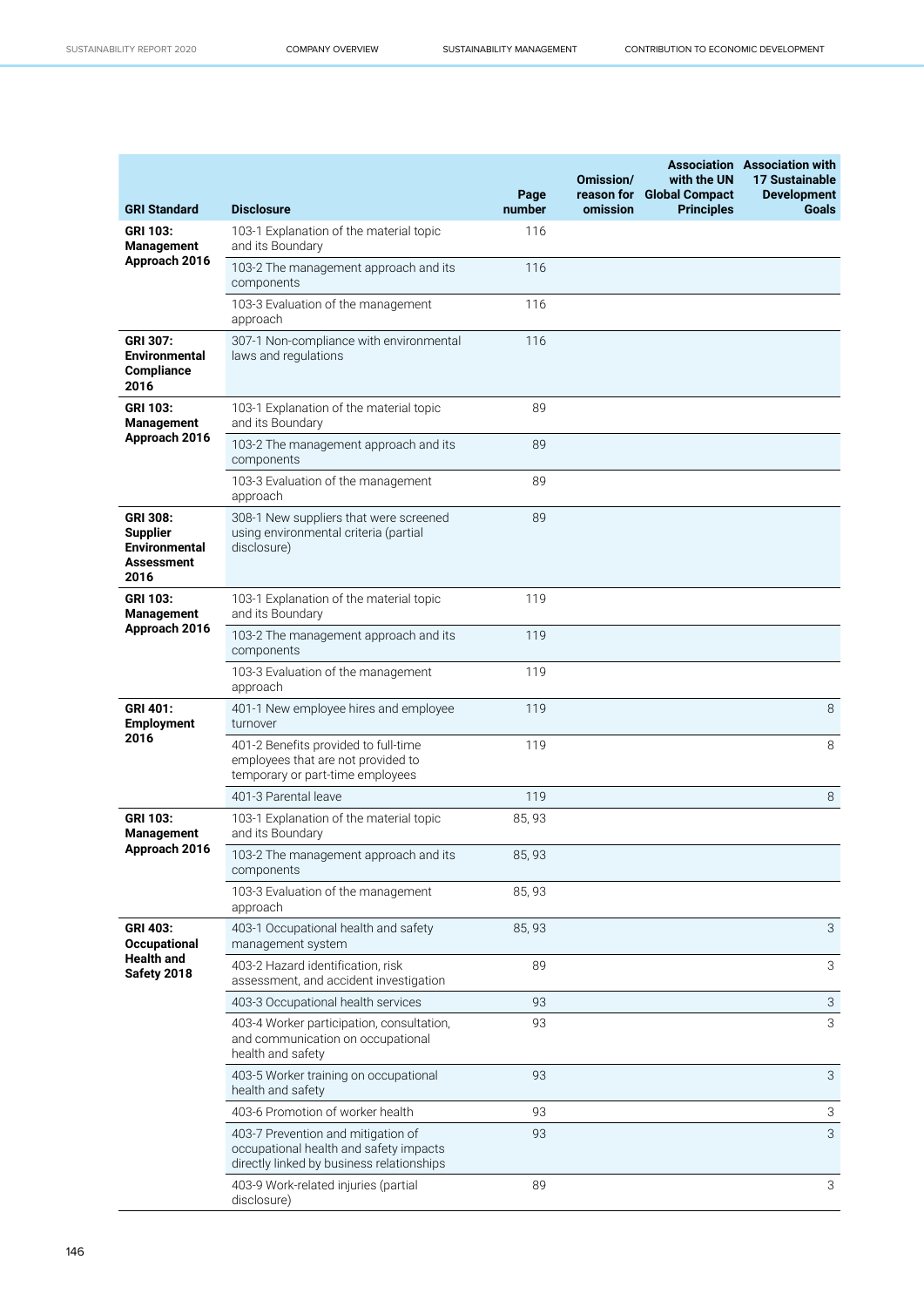| <b>GRI Standard</b>                                                                             | <b>Disclosure</b>                                                                                                          | Page<br>number | Omission/<br>omission | with the UN<br>reason for Global Compact<br><b>Principles</b> | <b>Association Association with</b><br><b>17 Sustainable</b><br><b>Development</b><br><b>Goals</b> |
|-------------------------------------------------------------------------------------------------|----------------------------------------------------------------------------------------------------------------------------|----------------|-----------------------|---------------------------------------------------------------|----------------------------------------------------------------------------------------------------|
| <b>GRI 103:</b><br><b>Management</b>                                                            | 103-1 Explanation of the material topic<br>and its Boundary                                                                | 127            |                       |                                                               |                                                                                                    |
| Approach 2016                                                                                   | 103-2 The management approach and its<br>components                                                                        | 127            |                       |                                                               |                                                                                                    |
|                                                                                                 | 103-3 Evaluation of the management<br>approach                                                                             | 127            |                       |                                                               |                                                                                                    |
| <b>GRI 404:</b><br><b>Training and</b><br><b>Education 2016</b>                                 | 404-1 Average hours of training per year<br>per employee                                                                   | 127            |                       |                                                               | 4                                                                                                  |
|                                                                                                 | 404-2 Programs for upgrading employee<br>skills and transition assistance<br>programmes                                    | 117, 127       |                       |                                                               | $\overline{4}$                                                                                     |
| <b>GRI 103:</b><br><b>Management</b>                                                            | 103-1 Explanation of the material topic<br>and its Boundary                                                                | 123            |                       |                                                               |                                                                                                    |
| Approach 2016                                                                                   | 103-2 The management approach and its<br>components                                                                        | 123            |                       |                                                               |                                                                                                    |
|                                                                                                 | 103-3 Evaluation of the management<br>approach                                                                             | 123            |                       |                                                               |                                                                                                    |
| <b>GRI 405:</b><br><b>Diversity</b><br>and Equal<br><b>Opportunity</b><br>2016                  | 405-1 Diversity of governance bodies and<br>employees (partial disclosure)                                                 | 123            |                       |                                                               | 10                                                                                                 |
|                                                                                                 | 405-2 Ratio of basic salary and<br>remuneration of women to men                                                            | 123            |                       |                                                               | 10                                                                                                 |
| <b>GRI 103:</b><br><b>Management</b><br>Approach 2016                                           | 103-1 Explanation of the material topic<br>and its Boundary                                                                | 123            |                       |                                                               |                                                                                                    |
|                                                                                                 | 103-2 The management approach and its<br>components                                                                        | 123            |                       |                                                               |                                                                                                    |
|                                                                                                 | 103-3 Evaluation of the management<br>approach                                                                             | 123            |                       |                                                               |                                                                                                    |
| <b>GRI 406: Non-</b><br><b>Discrimination</b><br>2016                                           | 406-1 Incidents of discrimination and<br>corrective actions taken                                                          | 123            |                       | 10                                                            | 16                                                                                                 |
| <b>GRI 103:</b><br><b>Management</b>                                                            | 103-1 Explanation of the material topic<br>and its Boundary                                                                | 123            |                       |                                                               |                                                                                                    |
| Approach 2016                                                                                   | 103-2 The management approach and its<br>components                                                                        | 123            |                       |                                                               |                                                                                                    |
|                                                                                                 | 103-3 Evaluation of the management<br>approach                                                                             | 123            |                       |                                                               |                                                                                                    |
| <b>GRI 407:</b><br>Freedom of<br><b>Association</b><br>and Collective<br><b>Bargaining 2016</b> | 407-1 Operations and suppliers in which<br>the right to freedom of association and<br>collective bargaining may be at risk | 123            |                       | 3                                                             | 16                                                                                                 |
| <b>GRI 103:</b><br><b>Management</b>                                                            | 103-1 Explanation of the material topic<br>and its Boundary                                                                | 123            |                       |                                                               |                                                                                                    |
| Approach 2016                                                                                   | 103-2 The management approach and its<br>components                                                                        | 123            |                       |                                                               |                                                                                                    |
|                                                                                                 | 103-3 Evaluation of the management<br>approach                                                                             | 123            |                       |                                                               |                                                                                                    |
| GRI 408: Child<br><b>Labor 2016</b>                                                             | 408-1 Operations and suppliers with<br>significant risk of child labour usage                                              | 123            |                       | 5                                                             | 16                                                                                                 |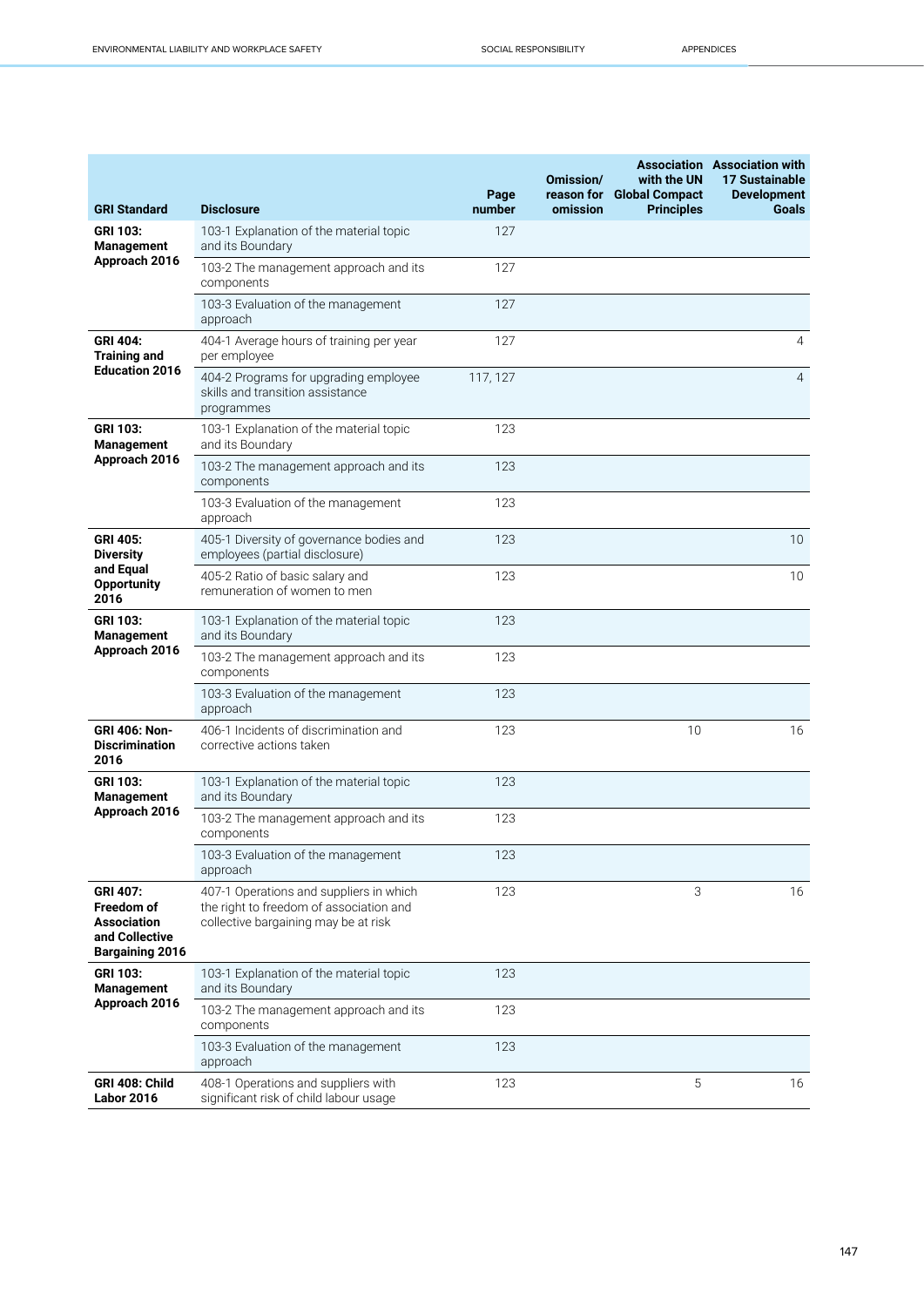| <b>GRI Standard</b>                                                    | <b>Disclosure</b>                                                                                                            | Page<br>number | Omission/<br>reason for<br>omission | with the UN<br><b>Global Compact</b><br><b>Principles</b> | <b>Association</b> Association with<br>17 Sustainable<br><b>Development</b><br><b>Goals</b> |
|------------------------------------------------------------------------|------------------------------------------------------------------------------------------------------------------------------|----------------|-------------------------------------|-----------------------------------------------------------|---------------------------------------------------------------------------------------------|
| GRI 103:<br><b>Management</b>                                          | 103-1 Explanation of the material topic<br>and its Boundary                                                                  | 123            |                                     |                                                           |                                                                                             |
| Approach 2016                                                          | 103-2 The management approach and its<br>components                                                                          | 123            |                                     |                                                           |                                                                                             |
|                                                                        | 103-3 Evaluation of the management<br>approach                                                                               | 123            |                                     |                                                           |                                                                                             |
| GRI 409: Forced<br>or Compulsory<br><b>Labor 2016</b>                  | 409-1 Operations and suppliers at<br>significant risk for incidents of forced or<br>compulsory labour                        | 123            |                                     | $\overline{4}$                                            | 16                                                                                          |
| <b>GRI 103:</b><br><b>Management</b>                                   | 103-1 Explanation of the material topic<br>and its Boundary                                                                  | 49,53          |                                     |                                                           |                                                                                             |
| Approach 2016                                                          | 103-2 The management approach and its<br>components                                                                          | 49,53          |                                     |                                                           |                                                                                             |
|                                                                        | 103-3 Evaluation of the management<br>approach                                                                               | 49             |                                     |                                                           |                                                                                             |
| <b>GRI 410:</b><br><b>Security</b><br>Practices 2016                   | 410-1 Security personnel trained in human<br>rights policies or procedures                                                   | 58             |                                     |                                                           | 16                                                                                          |
| GRI 103:<br><b>Management</b>                                          | 103-1 Explanation of the material topic<br>and its Boundary                                                                  | 49             |                                     |                                                           |                                                                                             |
| Approach 2016                                                          | 103-2 The management approach and its<br>components                                                                          | 49             |                                     |                                                           |                                                                                             |
|                                                                        | 103-3 Evaluation of the management<br>approach                                                                               | 49             |                                     |                                                           |                                                                                             |
| <b>GRI 412:</b><br><b>Human Rights</b><br><b>Assessment</b>            | 412-1 Operations that have been subject<br>to human rights reviews or impact<br>assessments                                  | 58             |                                     |                                                           | 16                                                                                          |
| 2016                                                                   | 412-2 Employee training on human rights<br>policies or procedures                                                            | 58             |                                     |                                                           | 16                                                                                          |
| <b>GRI 103:</b><br>Management                                          | 103-1 Explanation of the material topic<br>and its Boundary                                                                  | 129            |                                     |                                                           |                                                                                             |
| Approach 2016                                                          | 103-2 The management approach and its<br>components                                                                          | 129            |                                     |                                                           |                                                                                             |
|                                                                        | 103-3 Evaluation of the management<br>approach                                                                               | 129            |                                     |                                                           |                                                                                             |
| GRI 413: Local<br><b>Communities</b><br>2016                           | 413-1 Operations with local community<br>engagement, impact assessments,<br>and development programs (partial<br>disclosure) | 129            |                                     |                                                           |                                                                                             |
| <b>GRI 103:</b><br><b>Management</b>                                   | 103-1 Explanation of the material topic<br>and its Boundary                                                                  | 80             |                                     |                                                           |                                                                                             |
| Approach 2016                                                          | 103-2 The management approach and its<br>components                                                                          | 80             |                                     |                                                           |                                                                                             |
|                                                                        | 103-3 Evaluation of the management<br>approach                                                                               | 80             |                                     |                                                           |                                                                                             |
| <b>GRI 414:</b><br><b>Supplier Social</b><br><b>Assessment</b><br>2016 | 414-1 New suppliers that were screened<br>using social criteria (partial disclosure)                                         | 80             |                                     |                                                           |                                                                                             |
| <b>GRI 103:</b><br><b>Management</b>                                   | 103-1 Explanation of the material topic<br>and its Boundary                                                                  | 71             |                                     |                                                           |                                                                                             |
| Approach 2016                                                          | 103-2 The management approach and its<br>components                                                                          | 71             |                                     |                                                           |                                                                                             |
|                                                                        | 103-3 Evaluation of the management<br>approach                                                                               | 71             |                                     |                                                           |                                                                                             |